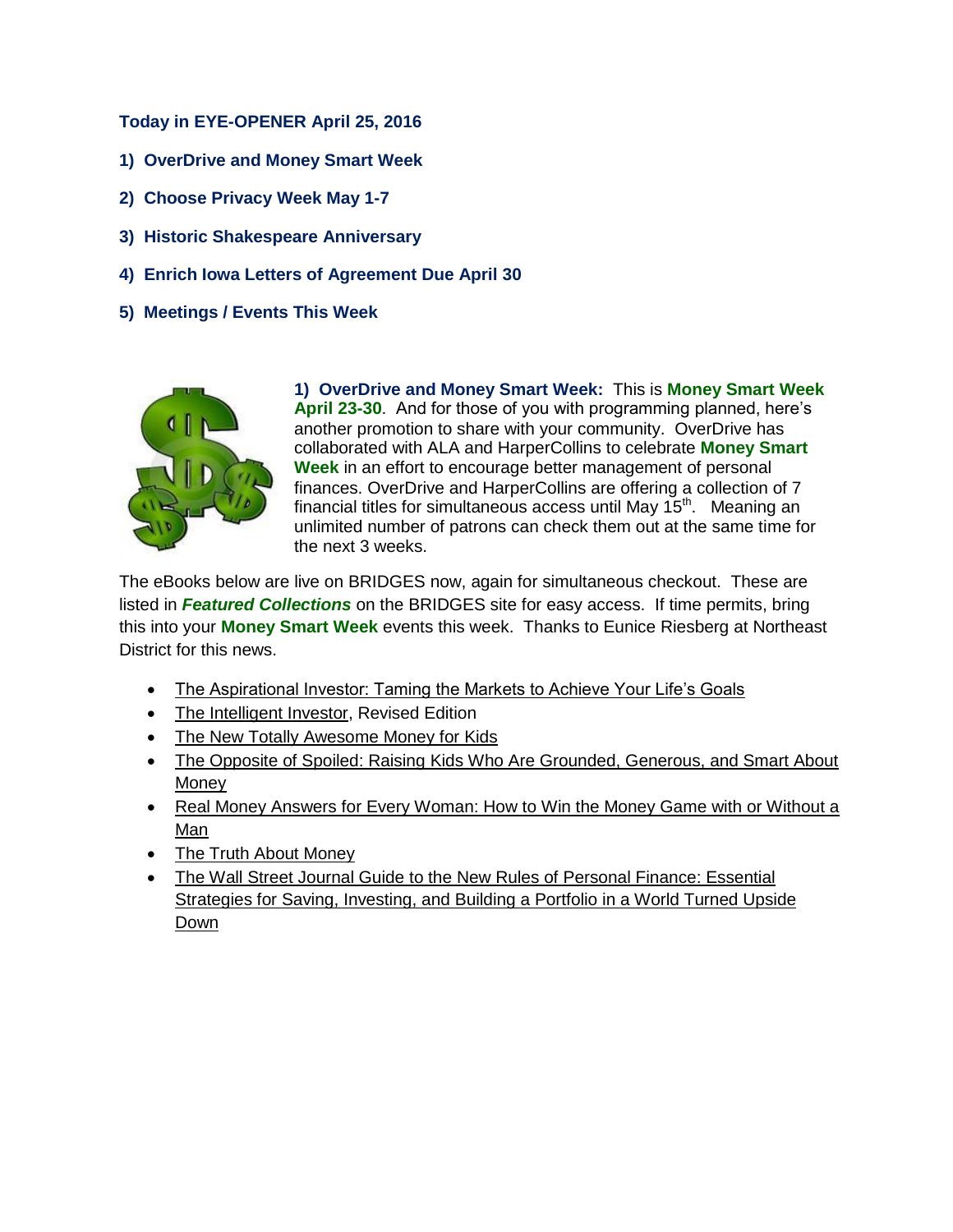

**2) Choose Privacy Week May 1-7:** The American Library Association sponsors **"Choose Privacy Week,"** an annual recognition promoting the importance of individual privacy in the age of technology. Equally significant is the role that public libraries play in protecting patron confidentiality

From the project website<https://chooseprivacyweek.org/> "…This year, **Choose Privacy Week** highlights the need to respect and protect students' and minors' privacy, especially in a time when technology, mobile computing, social media, and the growing adoption of "big data" analytics pose new threats to young people's privacy. Students in particular are increasingly subject to tracking and monitoring, as schools turn to web-based apps, virtual forums, social media, and other interactive technologies to deliver educational content and monitor student behavior both on-and-off campus. This year's theme, **"Respect Me, Respect My Privacy"** not only seeks to raise awareness of the growing threats to minors' personal privacy, but to inspire a new regard for young people's civil rights and personal dignity…"

At the **Choose Privacy Week** website, find the project blog, resource guide, video clips, and promo materials.



**3) Historic Shakespeare Anniversary:** This month and year marks the 400<sup>th</sup> anniversary of Shakespeare's death; he died in April 1616 at the age of 52. A 400<sup>th</sup> anniversary is referred to as a quarter centenary.

To honor Shakespeare's lasting legacy, countless humanities organizations are planning programs, readings, and performances of the Bard's plays and sonnets. Among them are the Folger Shakespeare Library in DC and the Globe Theater in London. NPR

reported on events celebrating Shakespeare in countries worldwide this month, from Egypt, India, Jordan, and the U.S.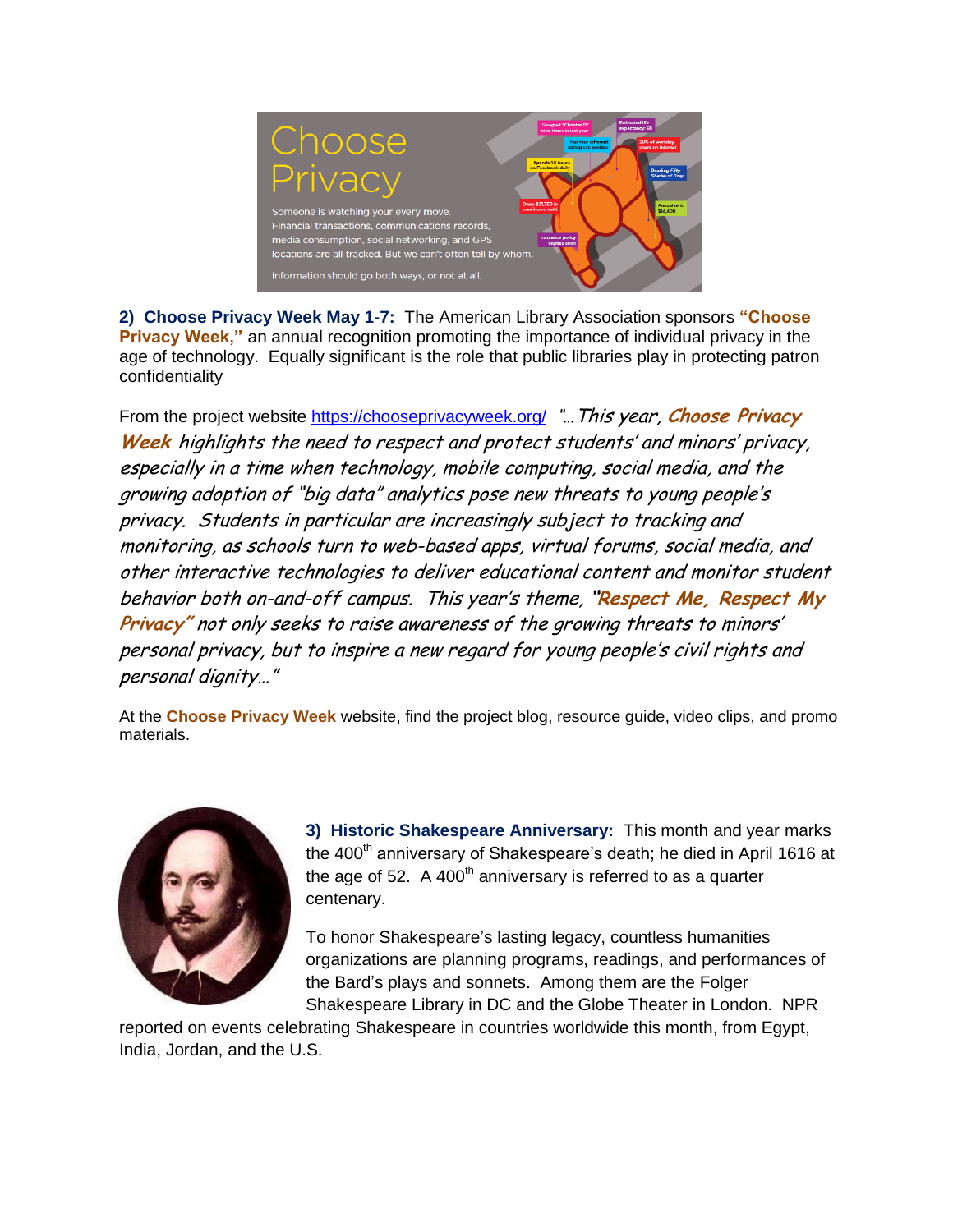The Folger Shakespeare Library<http://www.folger.edu/> has a great website, with impressive resources and links to live performances. On Saturday, the Folger hosted a program titled *The Wonder of Will,* inviting several teachers, actors, even NASA scientists to share personal stories of when and why Shakespeare influenced their lives. Find that video clip at the Folger website. If you're planning a trip to D.C. this year, the Folger is planning a year-long Shakespearean celebration throughout 2016.

While you may not be able to stage *The Merchant of Venice*, you could set up a display of the Shakespeare books in your library. (seems like a logical time to replace worn copies with fresh ones!) Add any DVDs and books on Elizabethan England and you'll have a display worthy of *King Henry V*…

**4) Enrich Iowa Letters of Agreement Due April 30:**  Libraries intending to participate in **Enrich Iowa** for **FY2017** must submit an **"Enrich Iowa Letter of Agreement"** by April 30. Remember Enrich Iowa comprises 3 distinct programs:

- Open Access
- Interlibrary Loan Reimbursement
- Direct State Aid



On this webpage<http://www.statelibraryofiowa.org/ld/e/enrich-ia> find all the **Enrich Iowa** documentation needed, including the **Letter of Agreement** as well as a listing of the libraries that submit agreements; you're welcome to check back to confirm that your library's agreement has arrived  $\odot$  Here's a summary of what to do:

- Print a copy of the *Enrich Iowa Agreement* and mark all the boxes to indicate your library's participation. This is an important step, don't leave blank boxes! (note: only public libraries are eligible to participate in Direct State Aid…)
- Sign the **Enrich Iowa Letter of Agreement**; use the library director's signature or other signatory authority
- Send the *E.I. Agreement* to Iowa Library Services Des Moines Office by U.S. mail or fax (515-281-6191) or scan it and e-mail it to Toni Blair [toni.blair@lib.state.ia.us](mailto:toni.blair@lib.state.ia.us)
- *E.I. Agreement* must be received at the Iowa Library Services Des Moines office by **April 30, 2016.**

It's worth mentioning that, even if your library *does not itself* serve *Open Access* patrons, you still need to check that box on the *Enrich Iowa* form. Because checking the *Open Access* box ensures that the libraries providing service *to your patrons* can be reimbursed for doing so through this program. Here's a direct link to the Enrich Iowa Letter of Agreement <http://www.statelibraryofiowa.org/go/ei/#FY17Agreements>

**Call District Office staff or Des Moines staff with questions…**